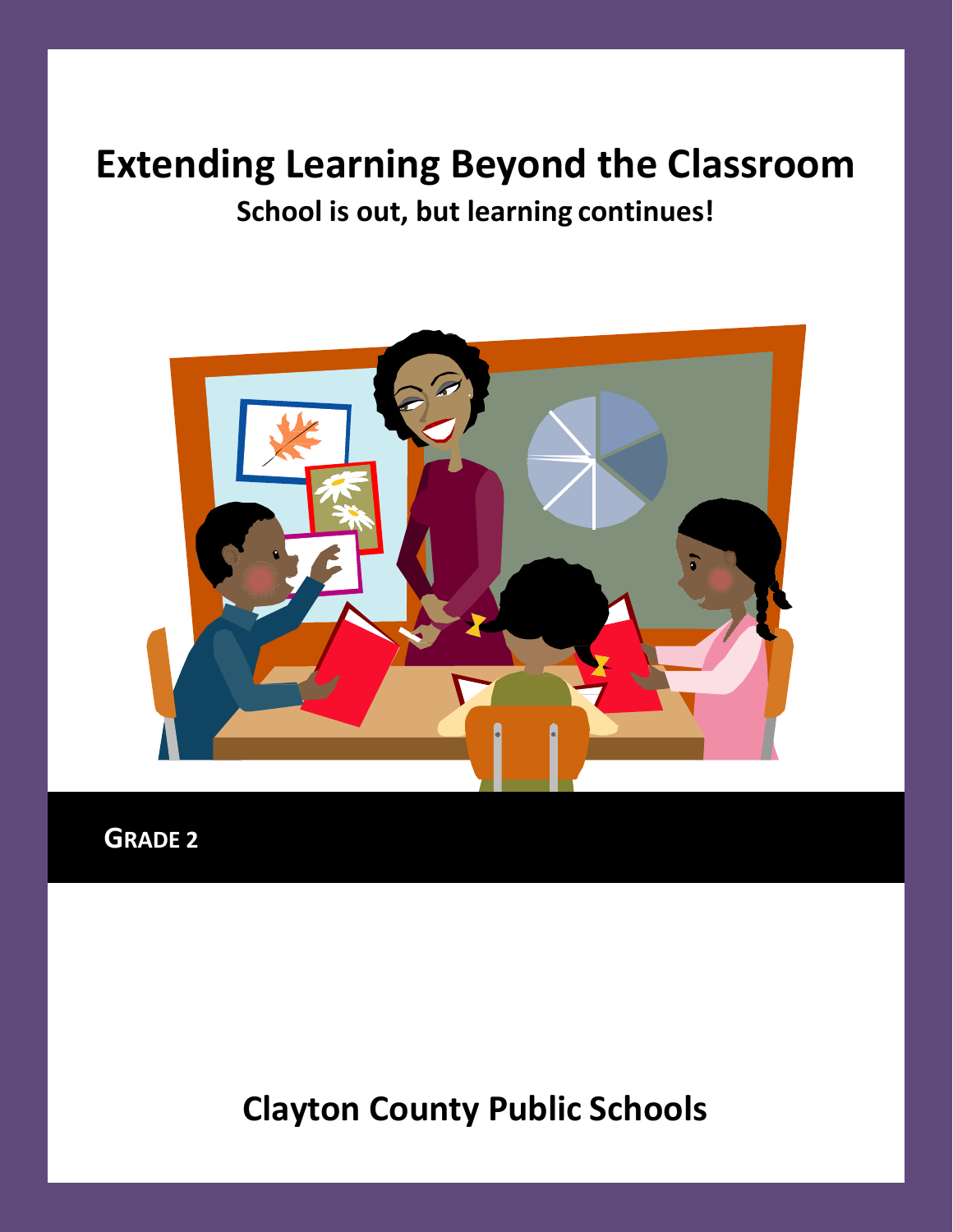

## **Clayton County Public Schools** Department of Curriculum, Instruction, & Assessment

1058 Fifth Avenue • Jonesboro, Georgia 30236 • (770) 473-2700

DR. MORCEASE J. BEASLEY Superintendent of Schools

DR. EBONY T. LEE Director of Curriculum, Instruction, & Assessment

Dear Parents,

We want your child to be well prepared for the current demands of the Georgia Standards of Excellence and the future demands of the Georgia Milestones Assessment System (GMAS) which measure college and career readiness. The Department of Curriculum, Instruction, and Assessment is *Extending Learning Beyond the Classroom* by providing academic assignments for students to complete to support and reinforce their learning. The assignments focus on standards-based practice that reflects what students are expected to demonstrate in Reading, Mathematics, Science, and Social Studies.

These assignments are for students in grades K-2. Students are encouraged to complete the assignments while away from school. They can bring their finished work to school for teachers to review and support their areas of need. As always, students are encouraged to read at least 30 minutes every day. Parents are asked to engage students in conversations about what they are reading and learning from the assignments. Parents may consider having a scheduled time for students to complete their work, and they may assist students – as needed - with the completion of assignments. Finally, an electronic version of the assignments and additional online resources can be found on the Clayton County Public Schools website ( $\frac{www.class/12.ga.us}{www.class/12.ga.us}$ ).

Thank you for your partnership and your commitment to high performance!

Regards,

Dr. Ebony T. Lee Director of Curriculum, Instruction, & Assessment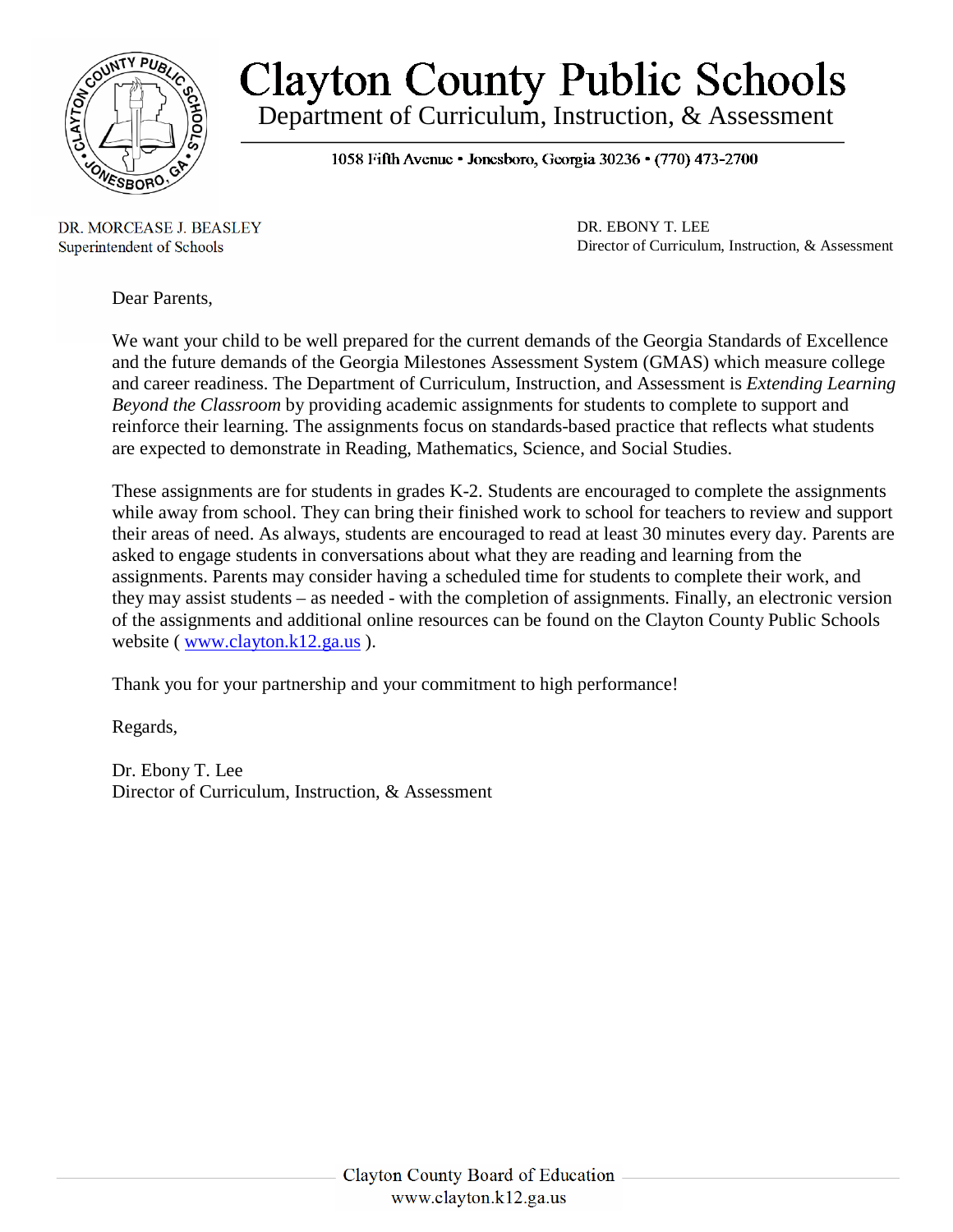

Name:

Date:

## **The Clubhouse**

- 1 Logan and Ellie were happy! They were going to build a clubhouse. It was going to be fun!
- 2 They were going to build it in Ellie's living room. First, they needed something for the walls. It needed to be strong. It had to hold the roof. It needed to be rigid. The word rigid means stiff and firm. Ellie and Logan looked around the house. They found something. It was perfect.



- 3 The kitchen chairs were strong and rigid. They would make great clubhouse walls. They would support the roof. They placed chairs on all four sides of the clubhouse.
- 4 Next was the roof. They used a blanket for the roof. They spread it over the tops of the chairs. The blanket sagged into the middle of the clubhouse. It fell. It was too heavy. It was also too flexible. They needed something different. It needed to hold its shape better. It needed to be lightweight. Ellie had an idea. She ran to the recycling bin. She found a cardboard box. The box was big. It would cover the clubhouse. It was firm and lightweight. Logan and Ellie put it on the tops of the chairs. It worked well!
- 5 They had walls and a roof! Now, they needed to fill it with many toys and games. This was the best clubhouse yet! They couldn't wait to tell their friends.
- 6 The next day at school, Logan and Ellie were excited. They wanted to tell their friends about the clubhouse. They were going to have to wait until recess. It was time for science. Their teacher started reading the story The Three Little Pigs. The class was confused.
- 7 They had been learning about matter. They knew that matter was anything with mass that takes up space. What could the story of *The Three Little Pigs* have to do with matter?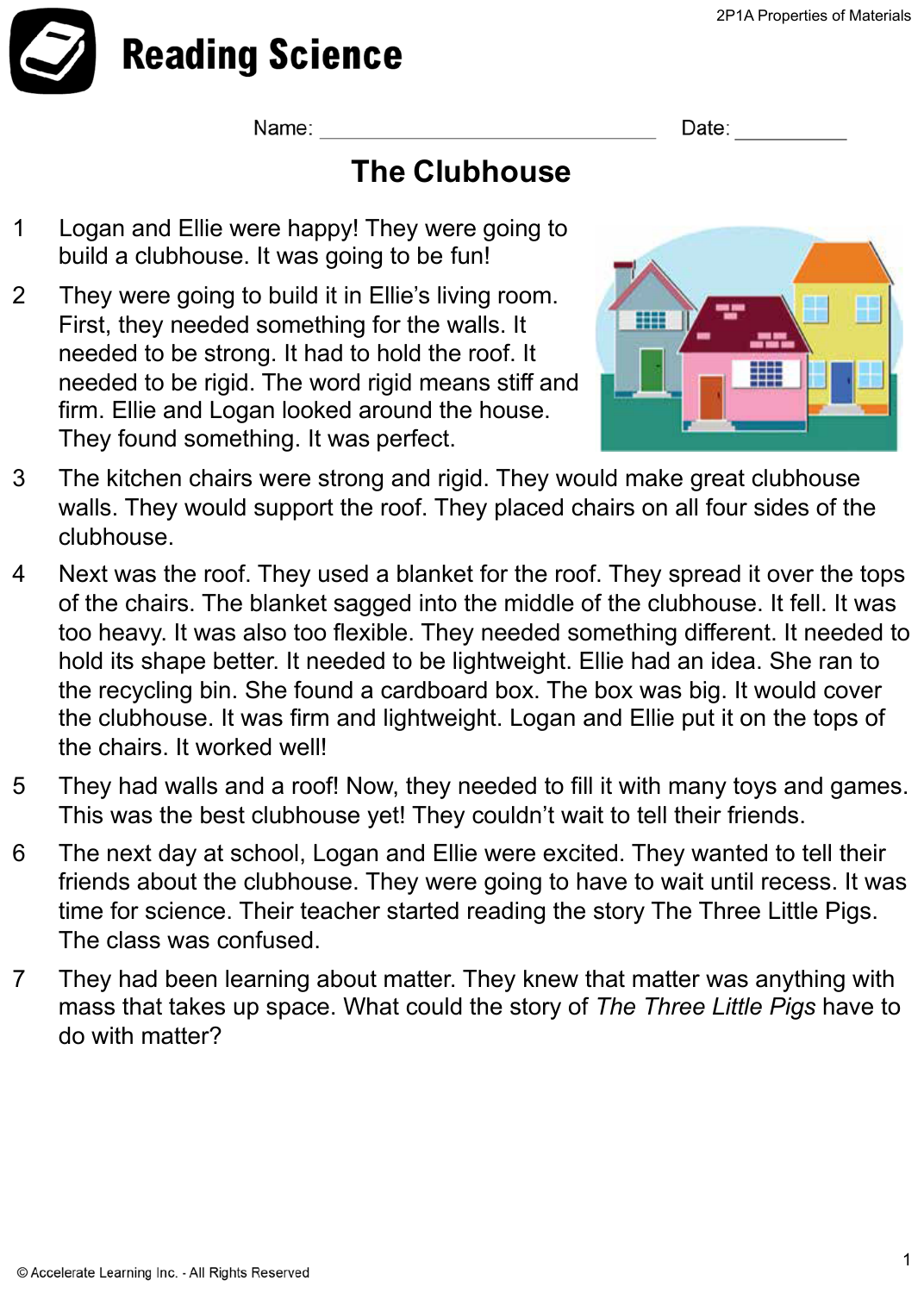

## **Reading Science**

- 8 After the story, the teacher talked about the three houses. They were all made of different types of matter. Only one of the houses was able to survive the huff and puff of the wolf. The house made of bricks was strong. It did not fall down. The teacher said, "All matter has specific physical properties. These properties can be used to help classify the material. They can be used to determine a material's usefulness as a building material." The class looked at straw, sticks, and bricks. They looked at the different physical properties of each. They realized that the bricks were strong and solid. They were better for building a house.
- 9 Logan and Ellie thought about their clubhouse. They told the class how the blanket did not make a good roof. It was too heavy and flexible. The cardboard made a good roof. It was stiff and lightweight. "Yes!" The teacher said, "We can observe the physical properties of different materials. These properties helps us decide which materials would be best for the intended purpose." She asked the class what would happen if the clubhouse were built outside. Would the cardboard roof have been a good choice? What if it were to rain? Is there something that would work better? Logan and Ellie could not wait to start on their next clubhouse! It was going to be outside!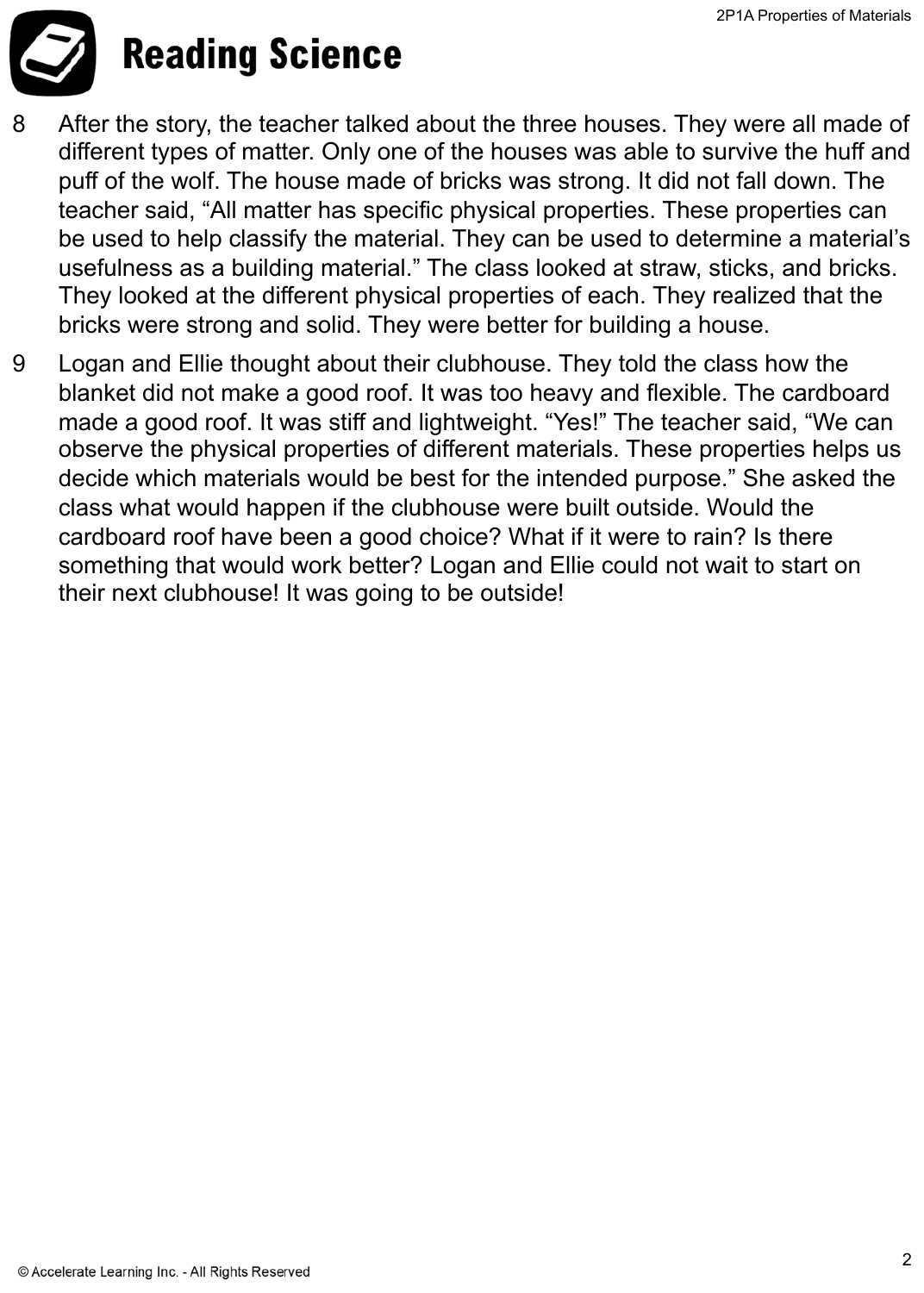

- What happened first in the story?
	- A. Logan and Ellie told their friends about the clubhouse.
	- B. Logan and Ellie found chairs to use for the clubhouse walls.
	- C. Ellie found a cardboard box in the recycling bin.
	- D. Logan and Ellie decided to build a clubhouse outside.
- 2 What made the blanket roof sag and fall?
	- A. It was not soft enough.
	- B. The walls were not strong and rigid.
	- C. It was too heavy and flexible.
	- D. It was not big enough.
- 3 What was the class learning in science?
	- A. Plants and animals
	- B. Different environments
	- C. Matter
	- *D. The Three Little Pigs*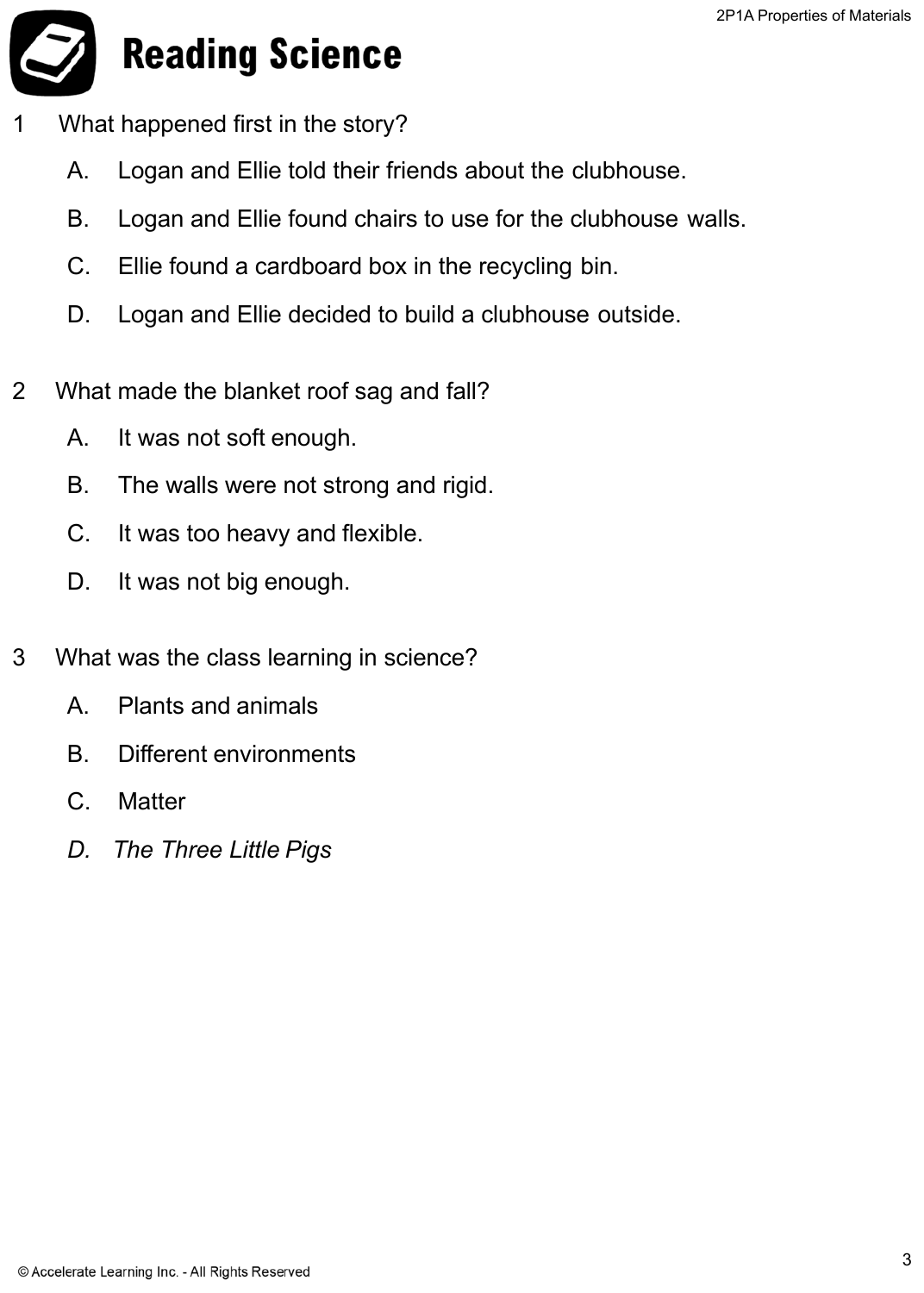**Reading Science** 

- 4 What properties of the cardboard made it a good roof?
	- A. It was free.
	- B. It was recyclable.
	- C. It was light and firm.
	- D. It was brown.
- 5 Which of the following items would make a good roof for the outdoor clubhouse?
	- A. A waterproof tarp
	- B. A cardboard box
	- C. Asheet
	- D. A heavy piece of wood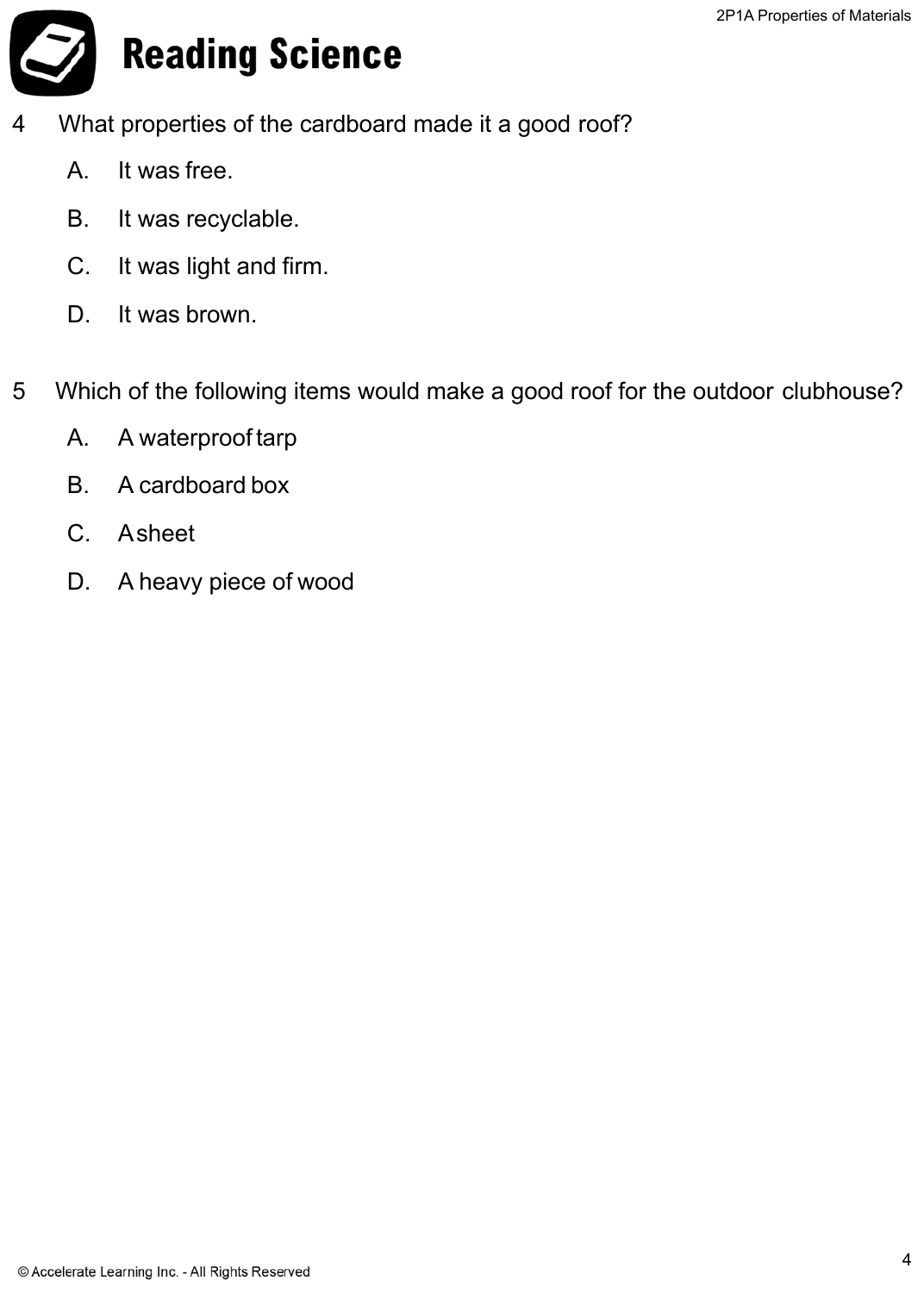

Name: will be a series of the contract of the contract of the contract of the contract of the contract of the contract of the contract of the contract of the contract of the contract of the contract of the contract of the

Date:

1. Some balls sink and others float. How many balls are there in all?



Count by fives. \_\_\_\_\_

- 2. How many balls did not float? Count by twos.
- 3. You have two more aquariums with the same type of balls to add to the collection above. How many balls do you have now?
- 4. Hannah said to answer question 3, you could just add 10 to your answer for number one. Is she correct? Why or why not?

\_\_\_\_\_\_\_\_\_\_\_\_\_\_\_\_\_\_\_\_\_\_\_\_\_\_\_\_\_\_\_\_\_\_\_\_\_\_\_\_\_\_\_\_\_\_\_\_\_\_\_\_\_\_\_\_\_\_\_\_\_\_\_

\_\_\_\_\_\_\_\_\_\_\_\_\_\_\_\_\_\_\_\_\_\_\_\_\_\_\_\_\_\_\_\_\_\_\_\_\_\_\_\_\_\_\_\_\_\_\_\_\_\_\_\_\_\_\_\_\_\_\_\_\_\_\_

5. How many balls would not float after you added the two aquariums?

What is the easiest way to count those? **What is the easiest way to count those?**